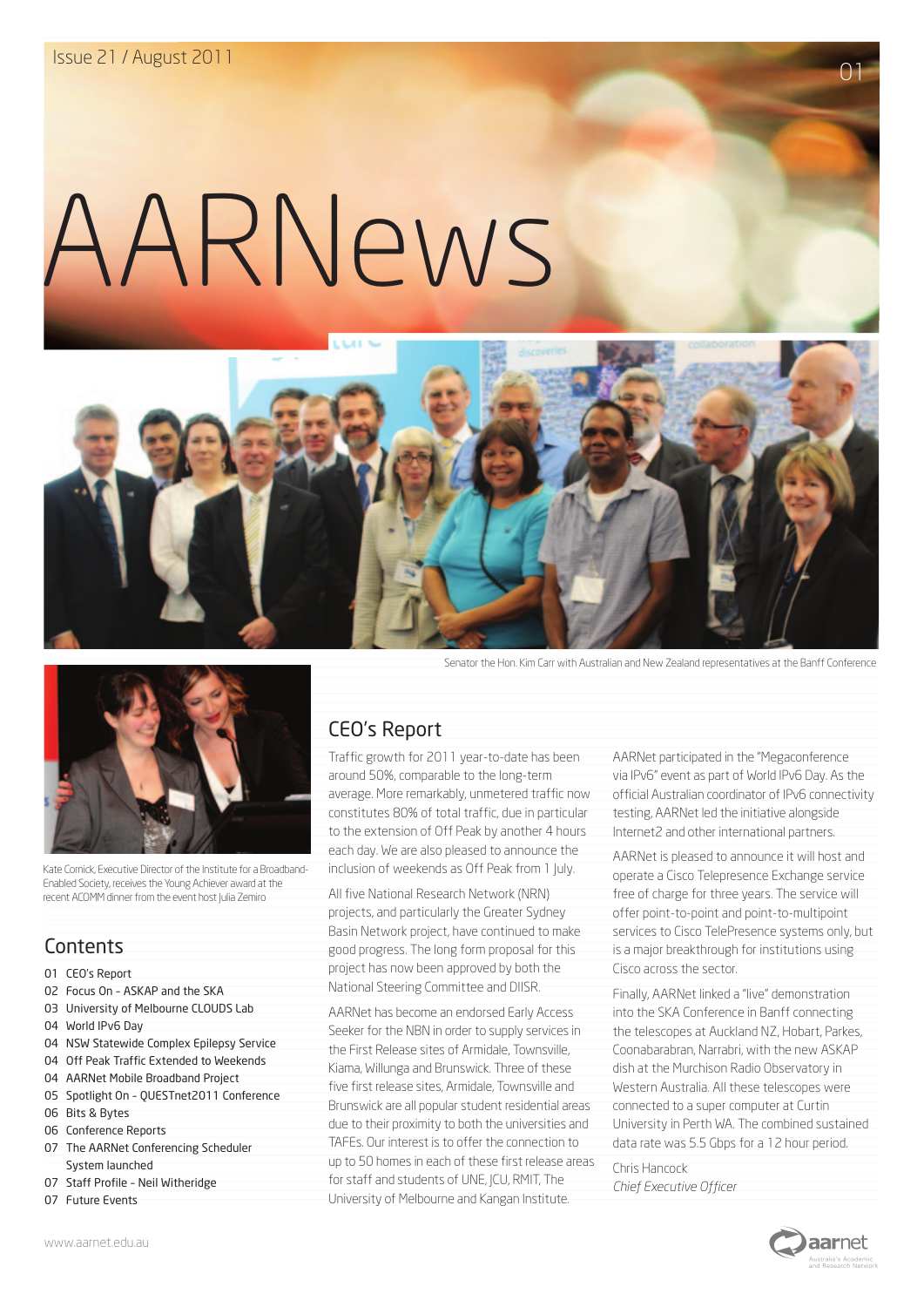## FOCUS ON...

#### ASKAP and the SKA



#### 2011 International SKA Public Forum, Banff, Canada

The SKA Public Forum is a day of presentations and events that brings together scientists, industrialists, policy makers and representatives of government departments and funding agencies who are working together to advance the implementation plan for the Square Kilometre Array.

The most recent Forum was held in Banff, Canada on 6 July and was attended by representatives of the two competing proposals – Southern Africa and Australasia. From Australasia were the Honourable Kim Carr (Minister for Innovation, Industry, Science and Research), Professor Brian Boyle (Project Director, Australia and New Zealand SKA Project), Professor Steven Tingay (Deputy Director, International Centre for Radio Astronomy Research, Perth), and many others.

A number of articles in this edition of AARNews are related to the SKA, and their inclusion was prompted by the recent SKA Public Forum.

#### The Fast(er) Road to the SKA

Australia's bid for the Square Kilometre Array (SKA) project came a step closer in June when AARNet and Cisco successfully deployed a

Above: Dr Brian Boyle addressing the SKA Public Forum Below: A view of Banff from the top of Sulphur Mountain



trial 40 Gbps service for the CSIRO and the radio astronomy community.

The trial linked three CSIRO facilities across some 1,300km from the Parkes Radio Telescope in central NSW to the Narrabri Observatory in northwest NSW and the radio headquarters in Marsfield Sydney. It was supported by AARNet's existing optical network infrastructure, based on Cisco's Multiservice Transport Platform. To achieve the bandwidth upgrade, new 40 Gbps muxponders were installed on the AARNet optical network backbone, enabling the transmission of parallel wavelengths without regeneration.

The trial is just the first step towards achieving even higher capacities of 100 Gbps per wavelength. While the 40 Gbps muxponders are already in production, the 100 Gbps equipment is only in pre-production – the 40 Gbps equipment can easily be replaced by the 100 Gbps muxponders to achieve an almost instant upgrade.

The timing of the demonstration was critical. Only Australia and South Africa are left in the bid to host the SKA, which is expected to generate enormous bandwidth demand. Representatives of the SKA project met in Banff, Alberta, Canada in July for a key meeting (see separate article).

#### Lighting Adelaide to Perth

AARNet is looking forward to finally lighting its own fibre optic capacity from Adelaide to Perth. Sufficient funding was not available to do this when the optical network was first rolled out in 2004/5, but subject to confirmation, funding from the NRN project will soon be allocated to enable this network upgrade.

Since the construction of AARNet3, a single 10 Gbps wavelength provided by NextGen has supported AARNet's primary backbone capacity between Adelaide and Perth. Greater backbone capacity requirements, and especially projects such as ASKAP, mean that 10 Gbps of capacity is no longer adequate. The network build from Adelaide to Perth will provide 80 channels - each capable of 100 Gbps. This 8 Tbps network effectively increases AARNet's total capacity by 800 times. This dramatic increase will underpin AARNet's ability to support research and education needs between the eastern states, Western Australia and onwards to Asia and Europe, well into the future.

The fibre distance between Adelaide and Perth is 2,700 km – consisting of 30 spans each of about 90 km. Lighting this network will involve AARNet installing new optical transmission equipment at each end, and also in the 29 Controlled Environment Vaults (CEVs) along the way. Many of the CEVs are solar powered, and will require significant upgrades, even though this newer equipment is more power and space efficient than earlier generations. The network design includes provision to deliver services into Kalgoorlie and Port Augusta, as well as services from Adelaide to Perth.

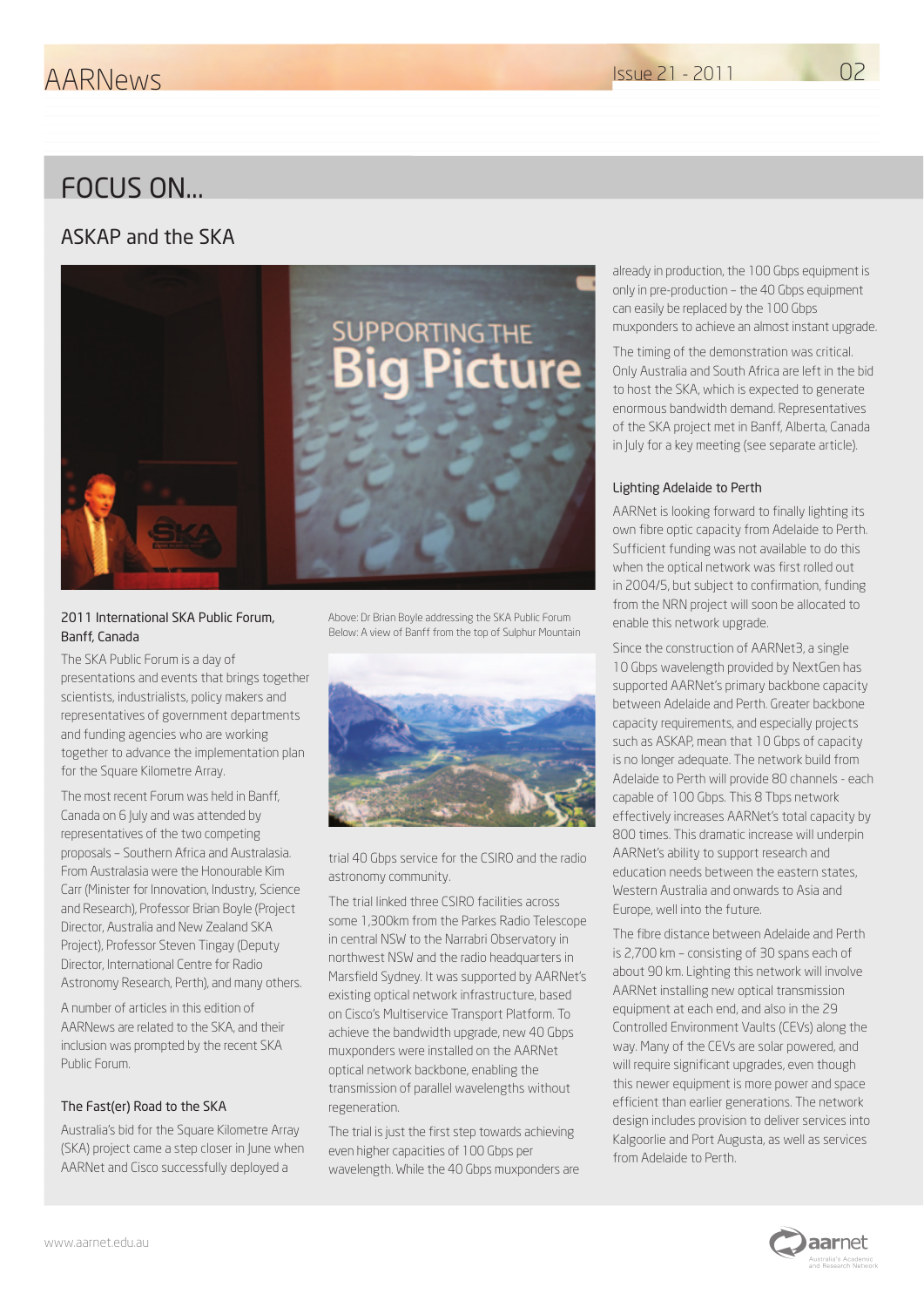# Issue 21 - 2011 AARNews



Earlier preliminary network designs required all active wavelengths to be re-generated at a half-way point, but recent network designs mean that regeneration won't be required. Activating new wavelengths will merely require installation of a new transponder at each end.

#### MRO First Light

The Australian Square Kilometre Array Pathfinder (ASKAP) is a CSIRO project associated with Australia's bid to host the internationally funded Square Kilometre Array. ASKAP is being constructed in remote Western Australia, about 300 km north-east inland from Geraldton at Boolardy Station. The facility is now better known as the Murchison Radio-astronomy Observatory (MRO).

The MRO will eventually be linked via fibre optic cable to the Pawsey Centre in Perth via Geraldton. AARNet has been responsible for constructing the link from the MRO to Geraldton, and the link to Perth is being constructed by NextGen through the Commonwealth Government's Regional Backbone Blackspots Program.

The project passed a major milestone on 17 lune when the first "end-to-end" light (network connectivity) was achieved between the MRO and Geraldton. There is now a single 1Gbps connection "daisy-chained" through service-provider class switches in each of the Controlled Environment Vaults (CEVs, also known as repeater huts) and Boolardy Station.



Road to Boolardy following heavy rains

#### University of Melbourne CLOUDS Lab

Pioneering research at The University of Melbourne's Department of Computer Science and Software Engineering is leading the next wave of computing. Professor Rajkumar Buyya, Director, Cloud Computing and Distributed Systems (CLOUDS) Lab, Dept of Computer Science and Software Engineering at The University of Melbourne and his research team are leading research into flexible cloud computing economics based platforms across multiple private and public clouds in an automated and seamless way.

The latest research has led to new breakthroughs in greater flexibility to access computing resources and storage based on a wider variety of market based policy options for a pay as you use like service that can support multi-tenant users across multiple data centres and cloud service providers. Parameters can be assigned for the number of processors, time, energy and carbon emitting options that are then used to determine workload schedules to host a number of different applications and services including content delivery networks.

CloudBus is the group's flagship project for cloud based software platforms that includes research into different computing mode support, application hosting, support for the green cloud (follow the sun or close to energy source solutions) and options for scalability. The team has developed a market oriented cloud platform known as "ANEKA" to support different types of computing modes via a software development toolkit that can be deployed across multiple data centres and can seamlessly extend to public cloud based services via an intracloud solution.

CloudBus was recently extended to support LIGO (Laser Interferometer Gravitational) - Wave Observatory, one of the world's largest physics projects, involving CALTECH, MIT and researchers in the US, Italy and Australia to interrogate data across multiple clouds including Amazon EC2 and Microsoft Azure to successfully move large data sets and processing capabilities easily. The work enabled researchers to have the capability to access compute storage and datasets to search for difficult to detect gravitational waves that are generated by massive, compact objects such as white dwarfs,

The CLOUDS team

neutron stars and black holes, moving at close to light-speed. Advanced technology has now brought the direct detection of these waves within reach which will open a new window to the Universe allowing astronomers to probe environments thus far inaccessible to conventional telescopes.

"Being able to access a high speed networks like "AARNet3" makes this LIGO/Cloudbus research possible on a national and international scale. "We certainly want to expand awareness of our work and involve the broader research community to embrace the opportunities that cloud computing can bring across high speed networks such as AARNet" said Professor Buyya. Professor Buyya's team has recently won the Institute of Electrical and Electronics Engineers' (IEEE) SCALE 2011 international award for their work with LIGO.

Examples of commercial use of the ANEKA platform in use today include:

- 1. The Indian Department for Space which is using the platform to analyse high resolution satellite imagery onto a global mapping system for many concurrent data analysts and researchers to use.
- 2. Chinese locomotive design images based on Computer Aided Design (CAD) where intensive image processing on a 30 node private cloud normally takes many hours to complete. With ANEKA the loads can be better distributed within that cloud and extended if required to multiple public clouds to enable the processing to be completed in a more timely manner.

The team is keen to explore new ways to use the platform across national and international research and education communities. For more information about The University of Melbourne's Cloud Computing and Distributed Systems (CLOUDS) Laboratory please contact [raj@csse.unimelb.edu.au](mailto:raj@csse.unimelb.edu.au).

For more information about the Melbourne CLOUDS lab and its research see [http://musse.](http://musse.unimelb.edu.au/june-11-63/university-researchers-cloud-nine-after-international-win) [unimelb.edu.au/june-11-63/university](http://musse.unimelb.edu.au/june-11-63/university-researchers-cloud-nine-after-international-win)[researchers-cloud-nine-after-international](http://musse.unimelb.edu.au/june-11-63/university-researchers-cloud-nine-after-international-win)[win](http://musse.unimelb.edu.au/june-11-63/university-researchers-cloud-nine-after-international-win) and [http://www.buyya.com/papers/](http://www.buyya.com/papers/AnekaCloud-CSI-India2011.pdf) [AnekaCloud-CSI-India2011.pdf](http://www.buyya.com/papers/AnekaCloud-CSI-India2011.pdf) and [http://](http://www.cloudbus.org) [www.cloudbus.org](http://www.cloudbus.org).

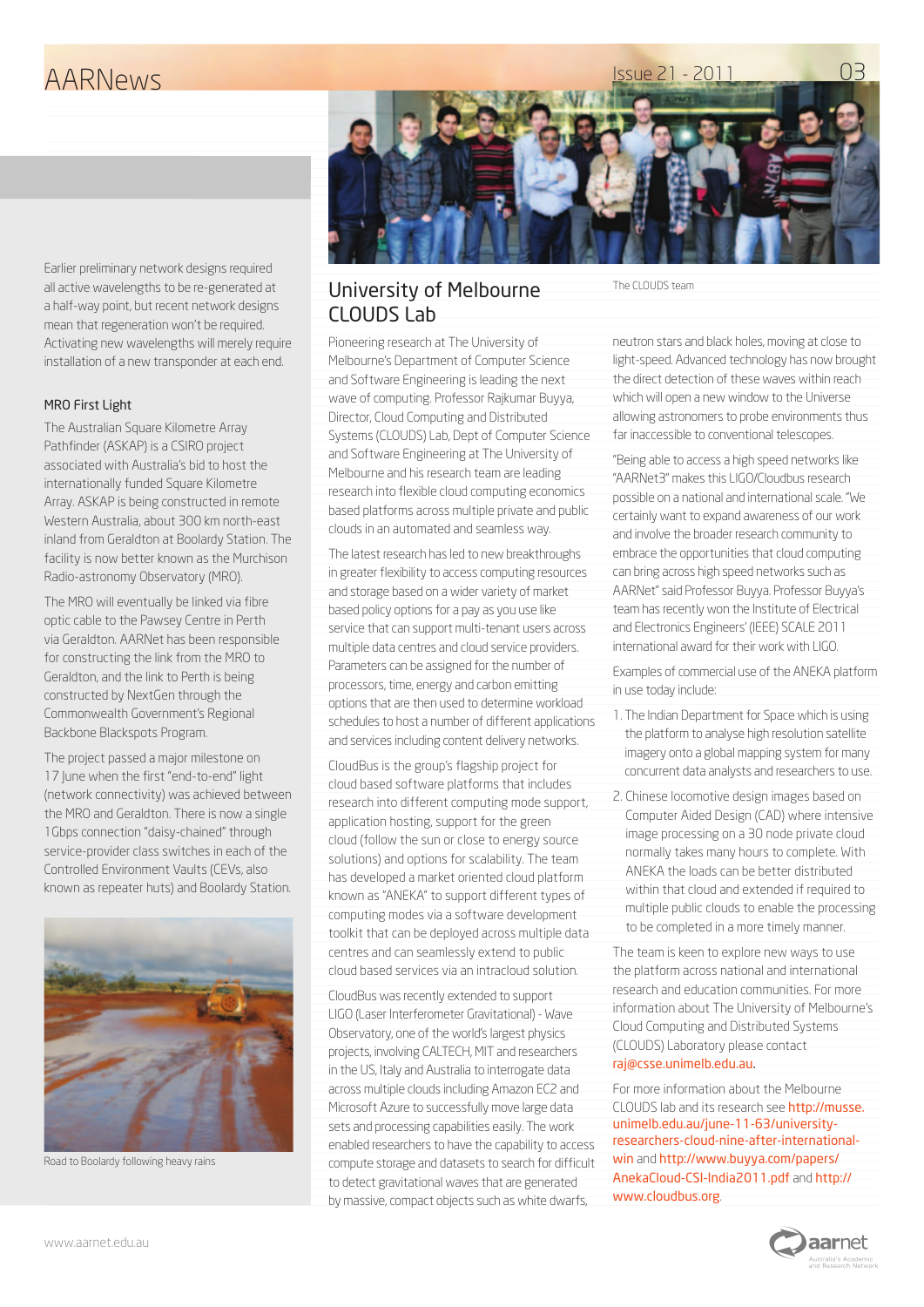#### NSW State-wide Complex Epilepsy Service

The newest affiliate customer of AARNet is the NSW State-wide Complex Epilepsy Network (SCEN).

Academic teaching and epilepsy services in New South Wales like many other medical super specialties has grown out of a mosaic of medical specialists, allied health staff and hospital services whose disparate natures resulted in less than optimum outcomes.

In 2008 in an effort to improve access and care of patients with epilepsy in New South Wales, NSW Health established a state-wide network bringing together expertise from five comprehensive epilepsy centres in New South Wales. These consist of adult services located at the Prince of Wales Hospital (POW), the Royal Prince Alfred (RPA) and The Westmead Hospital and two paediatric services at the Sydney Children's Hospital and the Children's Hospital at Westmead. The senior members of this network are affiliates of the major teaching hospitals in Sydney.

Critical to the success of the SCEN is their conduct of regular weekly sessions covering developments in research and patient care. Given the geographical separation of the key members and their home campuses, the SCEN recognised a need for high quality videoconferencing capabilities between the sites. These capabilities critically needed to include the transmission of high quality streams of EEG data, DICOM and jpeg images as well as conventional PowerPoint slides.

The SCEN has established AARNet 1 Gbps services into the Children's Hospital at Westmead, The Royal Prince Alfred Hospital and Sydney Children's Hospital and use these connections to access the AARNet National Video Conferencing Bridge. Critical to the establishment of the links to the hospitals was the cooperation of the University of NSW and the University of Sydney both of whom encouraged the connections and made available fibre infrastructure to enable the completion of the circuits.

## World IPv6 Day

The first World IPv6 Day was held on Wednesday 8 June 2011. An initiative of the Internet Society (ISOC), World IPv6 Day, was a global scale trial of the new Internet Protocol IPv6. The current IPv4 protocol used on the general internet has run out of available address space and the newer IPv6 protocol will be required to allow seamless end-to-end connectivity between internet users in the future.

Top websites and internet service providers around the world, including Google, Facebook, Yahoo!, Akamai and Limelight Networks joined together with more than 1,000 other participating websites for a successful globalscale trial of the new Internet Protocol, IPv6.

AARNet has been using IPv6 in a production environment since 2003. The AARNet website <http://www.aarnet.edu.au> and the AARNet Mirror have been IPv6 enabled for a number of years, and AARNet has been in the forefront of establishing links with major content providers over IPv6.

As part of the day's activities, AARNet participated in the first IPv6 Megaconference with video participants from all over the world.

Over 400 Australian organisations joined the trial, including Monash University and the Australian National University (ANU). As one of the early adopters of IPv6, AARNet's role is to help ensure the internet continues to work and keep organisations and individuals connected to the information that sustains their work and personal lives. By participating in World IPv6 Day, top websites serving billions of users have demonstrated progress towards the largest transition in Internet's history.

#### Off Peak traffic extended to weekends

Following the introduction of unmetered Off Peak traffic in mid 2009, and the extension in 2011, Off Peak has been further extended to include all of the weekend. This means that Off Net subscriptions now only cover traffic downloaded between 9:00am and 5:00pm, Monday to Friday. Traffic downloaded at any other time is both unmetered and unlimited.

Since 2005, the proportion of traffic regarded as unmetered has increased steadily from 15% of total traffic, to 80% in 2011. The inclusion of weekend traffic as unmetered is expected to increase the proportion of unmetered traffic to around 85% of total traffic by the end of 2011.

### AARNet Mobile Broadband Project

The AARNet Board has approved a new service offering - a mobile broadband data service which should be available from the start of 2012. As mobile data usage is increasing more rapidly than other data usage, this new service is seen as providing AARNet's end users with high quality data connectivity - off campus, in fact everywhere.

AARNet will deliver the service by either an iPad SIM or by a Mifi device, creating a WiFi hotspot with the ability to connect up to five separate devices. The advantages of the AARNet service over competing service providers include:

- **+** it will be of a higher quality at a lower price;
- **+** prices can be adjusted regularly to remain competitive;
- **+** it will provide unmetered access to some data.

This service will be provided via a data bucket. The data bucket has the advantages of reducing the risk and uncertainty of high end users by providing a means to control usage leading to potentially large cost savings. Data buckets will range from 30 GB per month shared by 30 users, up to 500 GB per month shared by 500 users. Individual plans will range in size from 1.5 GB per month up to 12 GB per month.

If you need any further information, please contact Rob Ewin, James Sankar or myself.

**aar**net

Lee Ridge CFO, AARNet

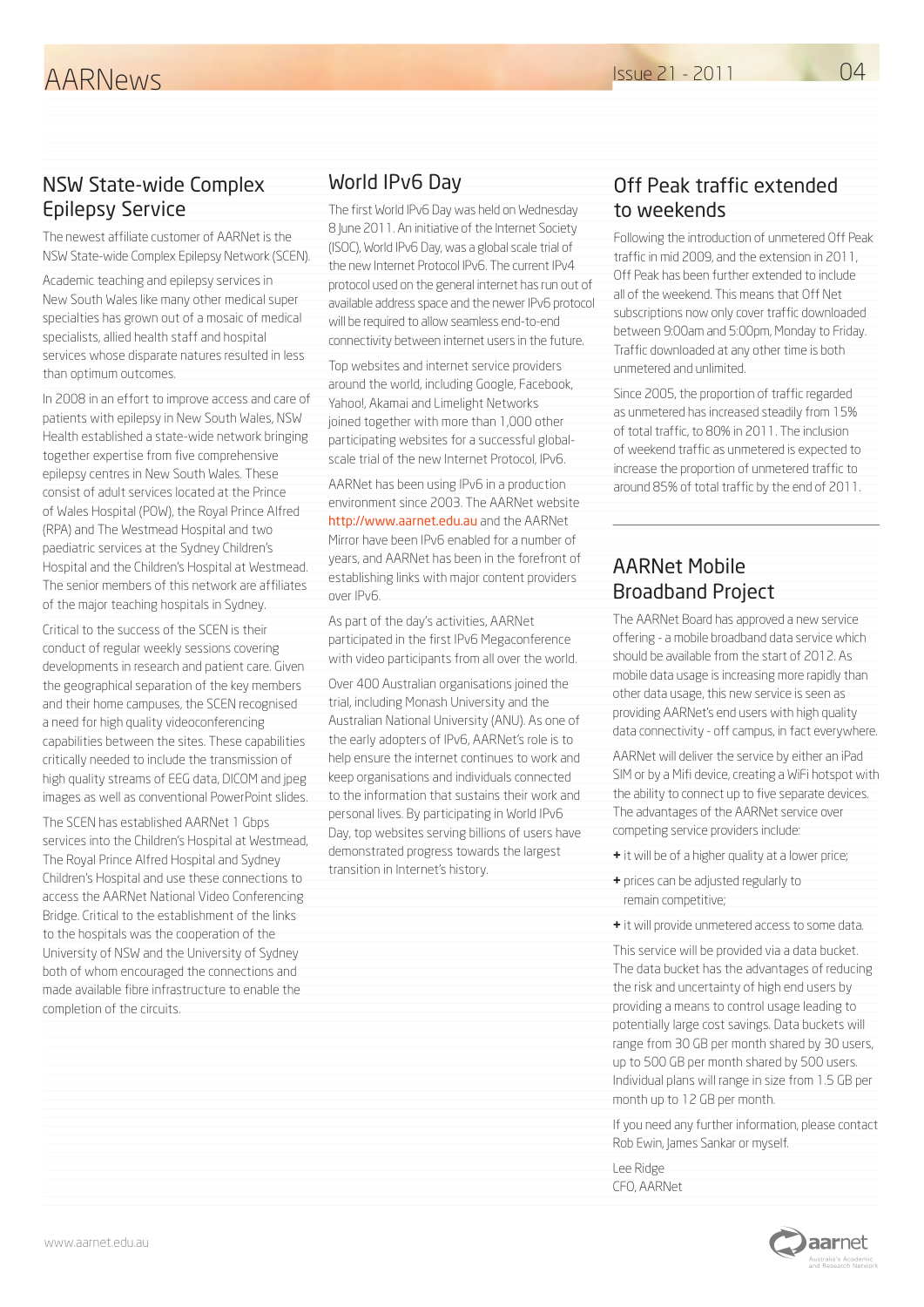# SPOTLIGHT ON...

## QUESTnet 2011 Conference

The annual QUESTnet Conference took place at Jupiters Casino on the Gold Coast from 12–15 July. While the event is organised by the Queensland universities, it also attracts participants from universities across Australia, as well as other institutions engaged in research and education at all levels.

This year's conference was hosted by the University of Queensland, with the assistance of the QRNO, AARNet and CAUDIT. The theme was "Preparing for the Next Big Wave". As well as a number of plenary sessions and three streams of presentations, there were also full day sessions on K12 and Digital Outreach. These latter two programs have been introduced in recent years and are organised and sponsored by AARNet.

Keynote speakers included Simon Hackett from Internode, Gary McLaren from NBN Co, Dennis Gannon from Microsoft USA and Martin Bech from UNI-C Denmark. Further information is contained in other articles on this page.









From top: Delegates at a plenary session of the QUESTnet 2011 conference; Delegates attending the K12 stream; Simon Hackett, CEO of Internode, addressing a plenary session of the conference. Left: David Wilde (AARNet), Mark Laffan (ACU) and Warwick Mitchell (AARNet) at the AARNet booth at the QUESTnet2011 conference

Minister Garrett discusses aspects of 21C schooling with students



## QUESTnet K12 Stream

AARNet again hosted a K12 stream at this year's QUESTnet Conference on the Gold Coast in July.

As in previous years the highlight of the K12 stream was the student collaboration sessions. This year there were two sessions each bringing together presenters and students from Tasmania, Victoria and New South Wales via High Definition videoconferencing.

The first session titled 'Why Music Matters' brought together Sabiene Heindl (Music Industry Lawyer) and Nick O'Byrne (Australian Independent Record Labels Association Executive and Musician) to discuss with students issues around intellectual property, creativity and music distribution.

In the second session entitled the '21st Century School' the discussion was led by the Minister for School Education, Early Childhood and Youth, the Hon. Peter Garrett.

For these sessions the medium is the message, the power of the network to bring together young Australians to engage directly with those in positions of responsibility in managing issues that directly impact their lives.

## QUESTnet Digital Outreach Stream

The inaugural Digital Outreach Stream was an exciting extension to QUESTnet and was structured to bring together a broad national representation of Museums, Libraries, Historic Trusts, Cultural Organisations, Education Systems and Vendors to share their experiences in establishing Digital Outreach programs.

This event was the first national forum of this community. Presenters included NSW DET Connected Classrooms, National Film and Sound Archive, Great Barrier Reef Marine Park Authority, Australian Museum, History SA, Field of Mars, Questacon and Polycom.

Topics covered new enabling technologies, how to identify and develop a market, production values and program design considerations for

video collaboration, multimodal delivery using a range of technologies, and curriculum integration into schools, TAFE and University programs.

All sessions were well attended with this community dedicated and enthusiastic about the Digital Outreach agenda and the potential of pushing their specialised knowledge resources into classrooms and lecture theatres both nationally and internationally.



05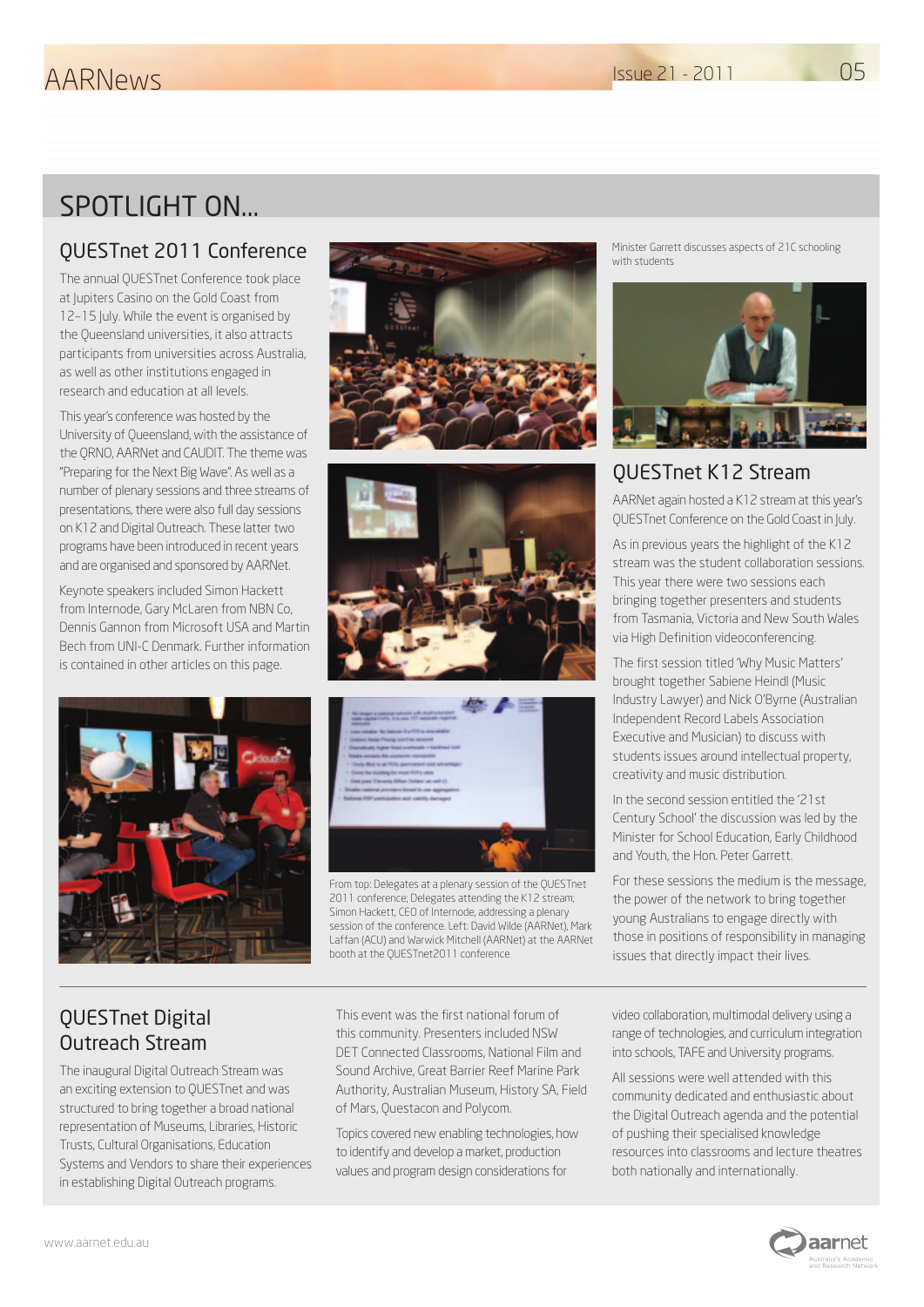# BITS & BYTES

#### AARNet Unified Communications Exchange (UC-X)

The Applications and Services team is connecting trial member institutions to the new AARNet UC-X. The service is designed to connect unified communications platforms from different vendors and to allow services such as personal video calls between institutions. A publicly accessible wiki page has been created to provide more details about the project including information on how to get involved at [https://wiki.aarnet.](https://wiki.aarnet.edu.au/display/UCX/Home) [edu.au/display/UCX/Home](https://wiki.aarnet.edu.au/display/UCX/Home).

There are currently six active institutions using the service. We expect to connect another institution during July/August. Time has been set aside with each institution to conduct more in depth service testing to fine tune the solution. We are particularly keen to speak with any institution using Microsoft OCS/Lync who would be happy to trial the Exchange. Please refer to the wiki link for details.

#### AARNet Cisco TelePresence Exchange

AARNet recently announced a strategic agreement with Cisco that will see AARNet connect multiple academic institutions locally and internationally via a Cisco TelePresence Exchange System™ to facilitate cross institutional meetings. The Cisco TelePresence solution will enable customers on AARNet's network to enjoy life-like virtual meeting experiences via Cisco TelePresence systems located at different locations. It enables customers to invite meeting participants from across Australia to a virtual table at highly immersive high definition resolution.

AARNet's efforts to participate in the Global Research & Education TelePresence Community (GRETC) mirror those of the National Lamda Rail (NLR) Network in the USA which AARNet kindly acknowledges for its assistance and stewardship in this area. The new service is expected to move into production in October 2011.

#### Market developments in the unified communications personal video area

Unified Communications developments have been moving rapidly driven by new devices, applications and capability sets, not to mention the ever changing marketplace with mergers and acquisitions. The main players in the Unified Communications market are now no longer seen as video companies but rather as 'eyeball' companies with their market share the key metric: think Microsoft, Apple, Google and Facebook. Microsoft's US\$8B purchase of Skype, Apple's iOS and device dominance, Google's new social foray Google+ with 'Video Hangouts' and Facebook's native integration of Skype point-to-point video all highlight this shift in communications from an 'over the top' model to core product offerings forming a user's collaboration network.

The Unified Communications Interoperability Forum (UCIF) and the Open Visual Communications Consortium (OVCC) are the key industry organisations that will drive the interoperability



Heather Wiesse-Walsh joined from Philadelphia via High Definition VC

#### Conference Reports

#### Education Outreach

It has been a big few months on the conference trail in the world of Education Outreach during May, June and July.

In May AARNet was actively involved in the Association of Independent Schools (NSW) IT Managers Conference. This conference brings together around 350 K12 IT/ICT leadership delegates from around Australia. IPv6 was a topic of great interest as many schools begin to come to terms with the design and deployment considerations. Glen Turner was on hand to contribute to a session on v6.

In June AARNet was a major sponsor at the Education Revolution in Action hosted at John Paul College (JPC) in Daisy Hill. JPC connected to AARNet in December and provides a national ICT leadership role in the K12 ICT Community.

A highlight of the program was the exuberant and engaging keynote delivered by Heather Wiesse-Walsh from US partner NREN MAGPI ([http://](http://www.magpi.net/) [www.magpi.net/](http://www.magpi.net/)). Heather delighted delegates with her experiences and strategies for building global competencies through interactivity.

AARNet demonstrated its Interactive Global Learning Environment (IGLEw), which was operated throughout the conference and with great aplomb by brother and sister duo Mackenzie Angel (aged 9) and her brother Zander (aged 6), both students at JPC, who led delegates on tours of the known universe. This technology belongs in the hands of students and is at its most powerful when done so. AARNet also demonstrated the Swinburne 3D Theatre, still some of the best 3D animation and content going around ([http://](http://astronomy.swin.edu.au/production) [astronomy.swin.edu.au/production](http://astronomy.swin.edu.au/production)).

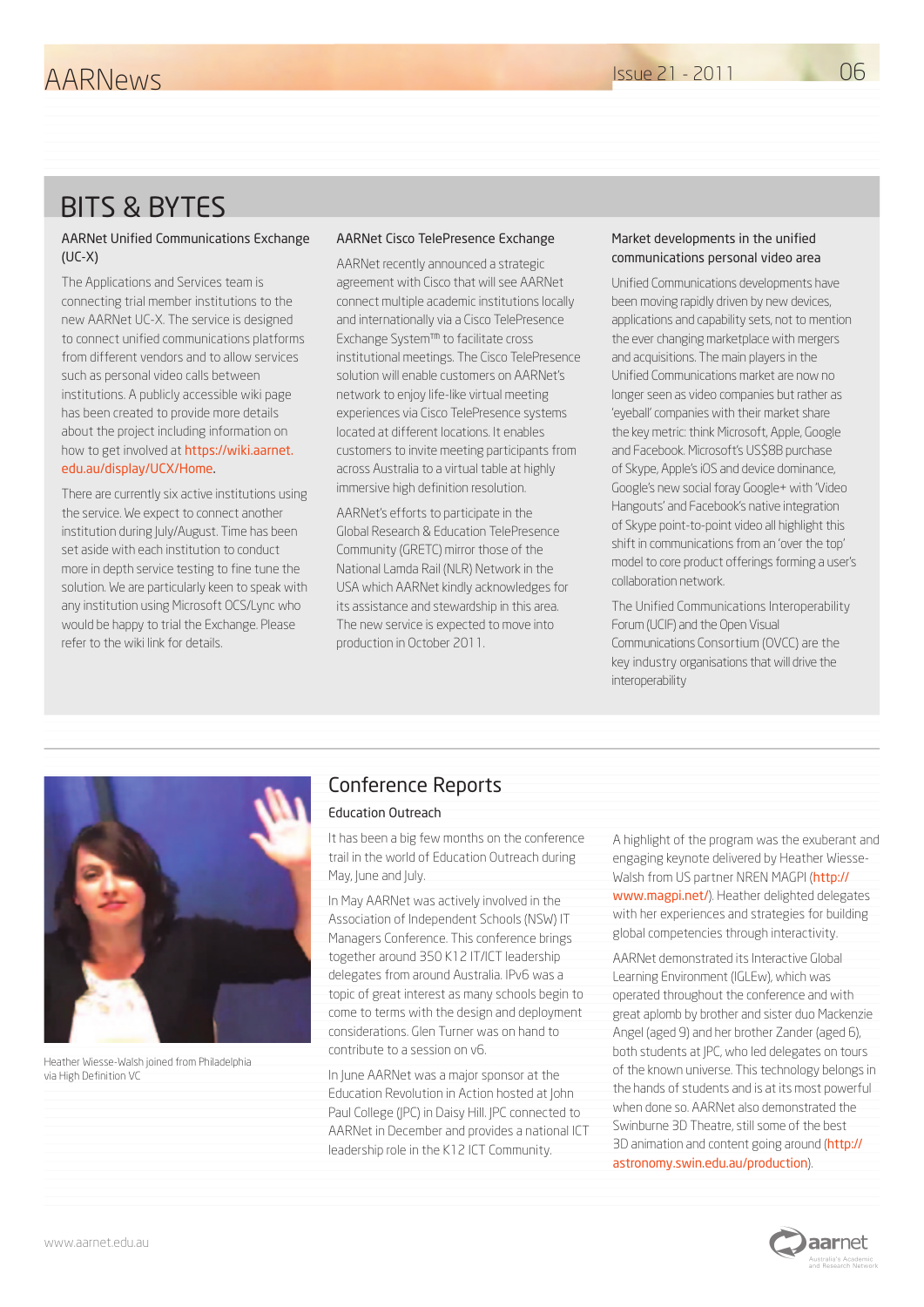#### The AARNet Conferencing Scheduler System launched

AARNet has launched its enhanced Conferencing Scheduling Service, developed to facilitate growing demand for videoconferencing services. The system was built for AARNet by Renovo Software and has been designed to offer a streamlined user experience as well as significant advances in functionality. The new system has already captured the attention of the international community with expressions of interest from research networks in the US and Europe.

Interoperability is a key feature of the new system, which works seamlessly with both Cisco and Polycom conferencing bridges, recording and streaming technology and will even recommend which bridge to use based on conference and network connection parameters.

The new scheduling service offers a host of additional functionality for users, including:

- **+** Streaming and recording facilities: With the tick of a box, customers can elect to record or live stream their conference.
- **+** Privilege based access: Four Tier based user levels provide privilege based access to different levels of functionality.
- **+** Improved email notifications: Pre-set email templates have been built into the system to streamline communications.
- **+** Improved reporting functionality: Administrators can run over 25 reports including usage management, bridge capacity and reports on a per institution basis.

AARNet is observing a huge growth in demand for videoconferencing services and is committed to providing customers with streamlined userfriendly access to these facilities. The Renovo solution gives users the power to manage their conferences online in a few simple steps. For more about the new AARNet Conferencing Scheduling System see [http://bit.ly/pgXEOl.](http://bit.ly/pgXEOl)

# STAFF PROFILE

## Neil Witheridge

Neil Witheridge joined AARNet in March 2011 as Authentication and Authorisation Services Technical Manager. Over the past seven years Neil has been involved in research (Macquarie) and development (Australian Research Collaboration Service) related to federated identity management, enabling secure services to be offered by a Higher Education or related institution to staff, researchers and students across the entire HE sector, relying on users authenticating at their 'home' institution.

At AARNet he is responsible for the technical and operational aspects of the eduroam service (a federated service allowing users to access network resources when they travel to other institutions), advancing AARNet's use of the Australian Access Federation, and contributing to local and international developments related to federated identity management. In general, he is responsible for identifying opportunities for AARNet related to authentication and authorisation.



Prior to becoming involved in federated identity, Neil's career included working for the Australian Broadcasting Corporation, Sony Technology Centre Australia, Bell Northern Labs Australia (Wollongong University), and Canon Information Systems Research Australia, primarily in the area of software engineering.

Neil lives in Epping, Sydney, with Rowena, and their children Katherine (20), Tim (18) and Phillip (16). His major interests are internet technology and music; he enjoys reading, watching TV, going to the movies and bush and urban walking to keep fit.

### Future Events

2011 AIEC (Australian International Education Conference) 11-14 October 2011, Adelaide

APAN32, 22-26 August 2011 New Delhi, India

GLIF 11th Annual Global LambdaGrid Workshop 13-14 September 2011, Brazil

Internet2 Fall 2011 Member 3-6 October 2011, Raleigh, North Carolina

eResearch Australasia 2011 6-10 November 2011, Melbourne

7th Annual IEEE eScience Conference 5-8 December 2011, Sweden

## Contact Us

Rob Ewin/Joan Hummer Editors AARNews GPO Box 1559 Canberra ACT 2601 Tel: 02 6222 3532 Email: [aarnews@aarnet.edu.au](mailto:aarnews@aarnet.edu.au)

We welcome your suggestions/feedback.

If your institution can demonstrate an interesting/innovative use of the network please contact [aarnews@aarnet.edu.au](mailto:aarnews@aarnet.edu.au)

#### Subscription info

To subscribe to AARNews please go to [http://lists.aarnet.edu.au/mailman/listinfo/](http://lists.aarnet.edu.au/mailman/listinfo/news-l) [news-l](http://lists.aarnet.edu.au/mailman/listinfo/news-l)



07